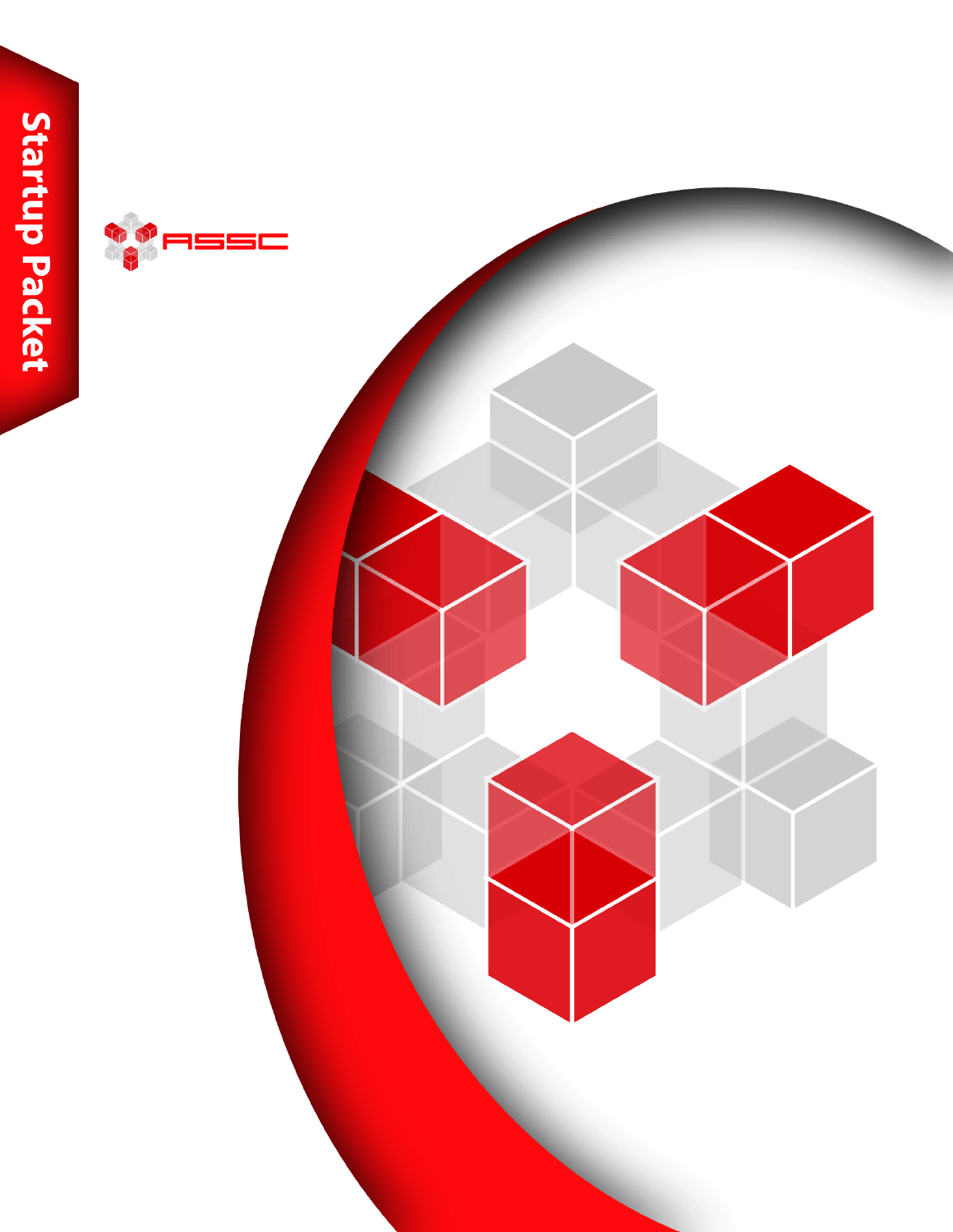

# **Package Contents**

**Company Background Company Goals Benefits And Pay Hiring Instructions Benefits And Pay Résumés**

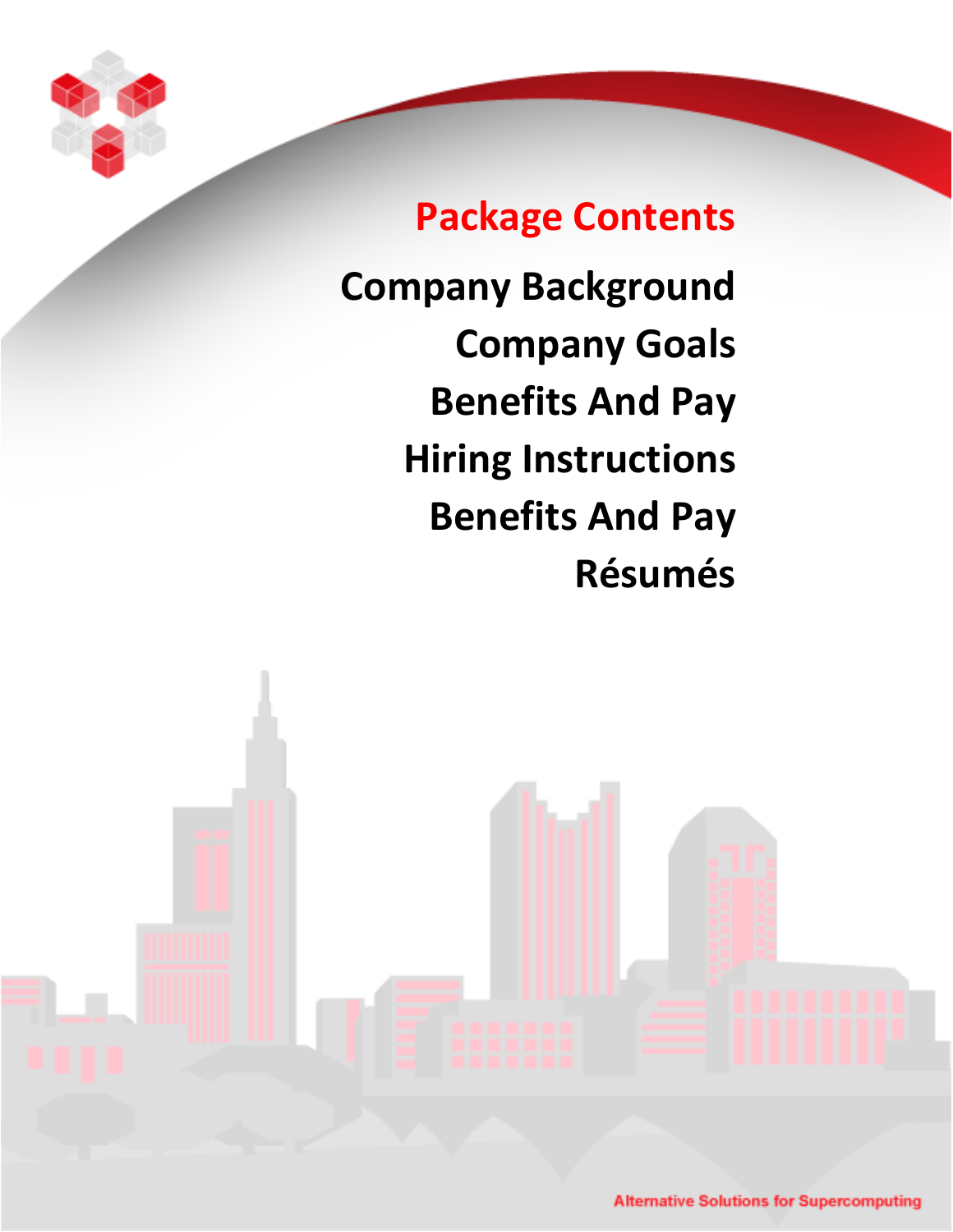

# **Company Background**

This company shares technology among its employees as a surcharge to its employees, which is further explained in the hiring instructions. Our employees begin with company assets/technology and then add their own, thus forming new technologies. Corporate is still under development and will lend to positions available in corporate management. Right now, our company is doing business on a preliminary basis. If you are looking to improvise on our technology, or if you are looking for management position at ASSC, continue reading. For management roles, please send your resume; instructions are in the "Resumes" Section of this packet.

If you are thinking, Why ASSC, we are rapidly expanding with unbeatable technologies in all areas of computer science. Printed electronics, Quantum Machine Engineering, and Software exploration are just a few. For Job Security, this company will be around an estimated 47 years until it takes a new formation. We do not discriminate, or even background check unless something is brought to attention that requires an inquiry there. When you are done reading this packet, you will be able to work for us, and are an employee. This company will always be expanding which well open more corporate positions and opportunities.

We are flexible. Outside of corporate which most of us are, we make our own hours, start our own businesses, and worry about nothing. We are strong, positive, sharing, thoughtful people, and we hope that this company will remain to be.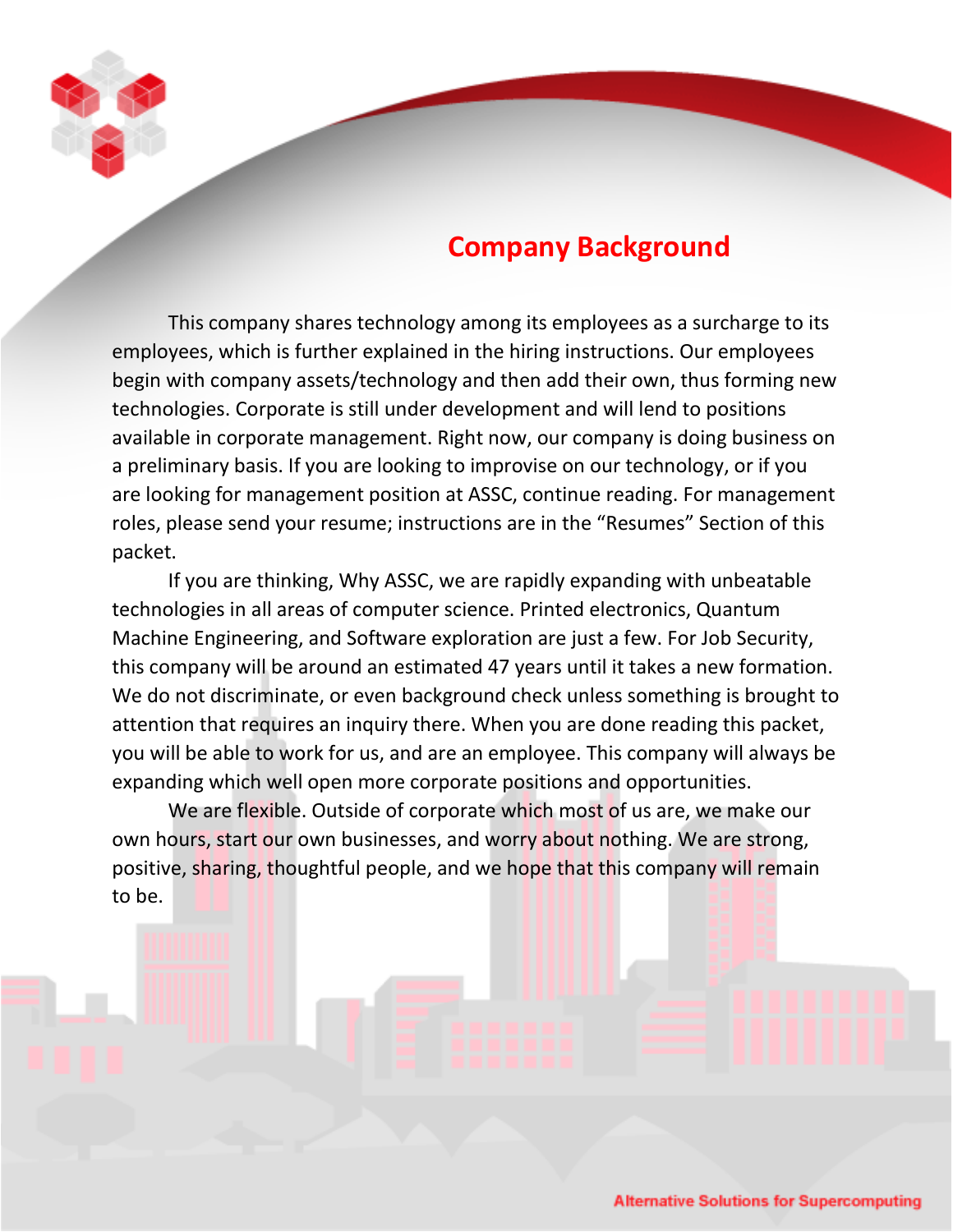

# **Company Goals**

Our goals include, and are not limited to continuation of expansion, starting corporate operations, and maintaining to be a company that fulfills the dreams of our employees and clients.

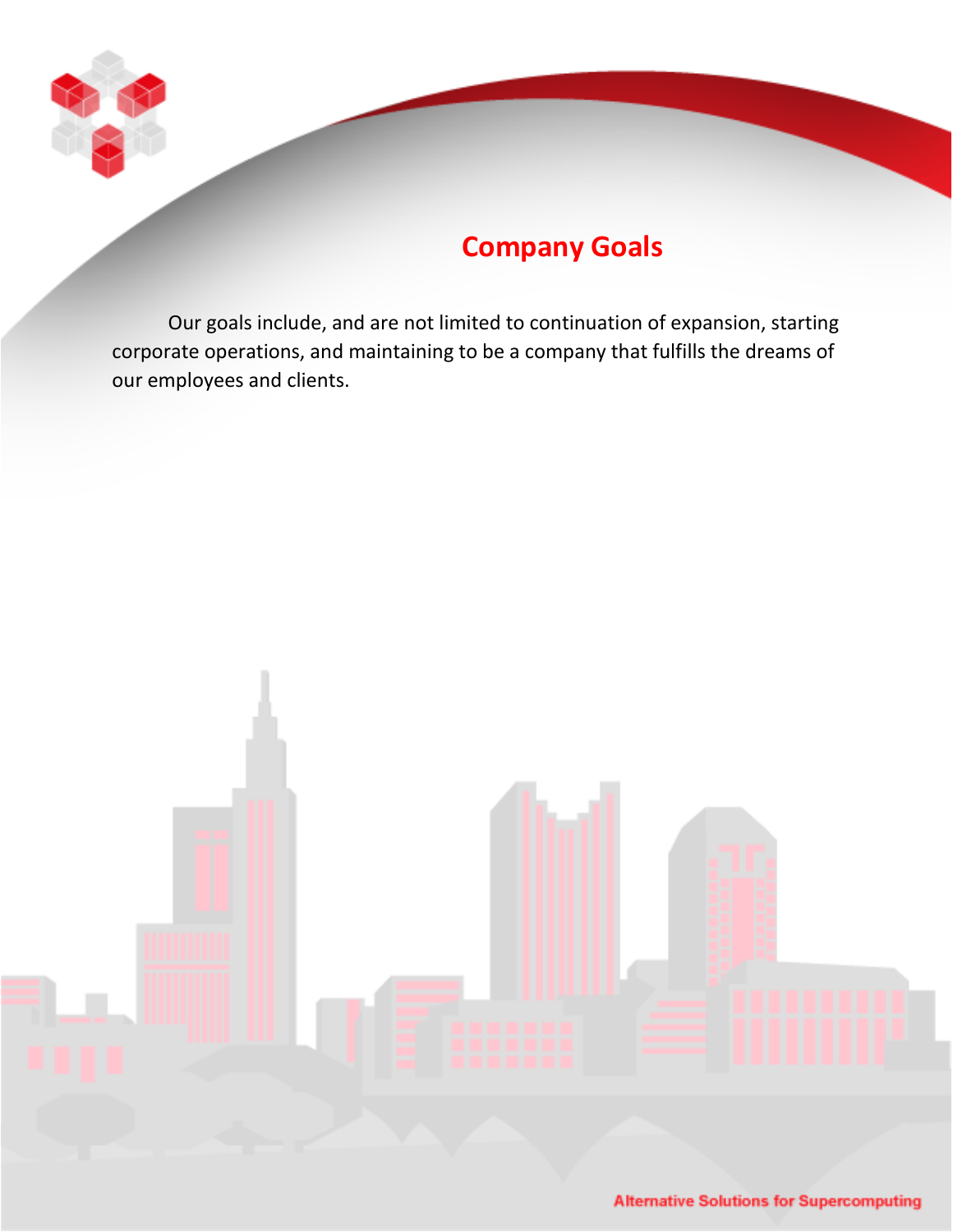

# **Benefits and Pay**

Most of us make our money doing business with our unique clients in the areas of our technology. We understand that Alternative Solutions for Supercomputing let's us work with technology that we have not invented, so we pay 1% to the company and the CEO – Jonathan Deno. Corporate may receive benefits such as health and dental, but that only applies to certain employees. You are expected to use your revenues to acquire these needs.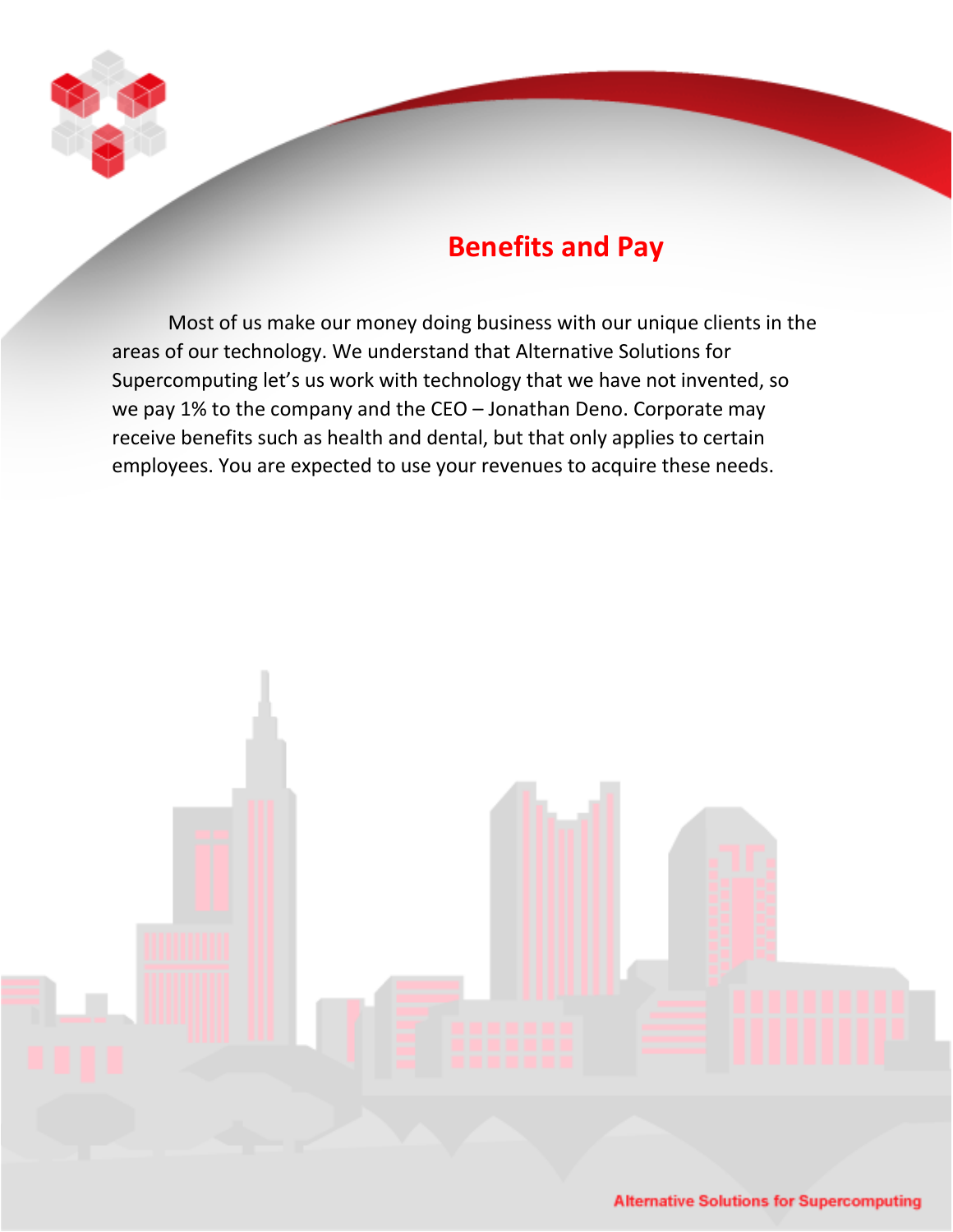

## **Resumes**

For corporate positions, please send you Resumes. For all other employment opportunities, read the Hiring Instructions in the next section. In your resume, make sure you include the position you need, and your intensions. We do not have a set structure, but will maintain current positions in this enterprise, as well as add to these positions. So, think about where you can make a difference, and let us know.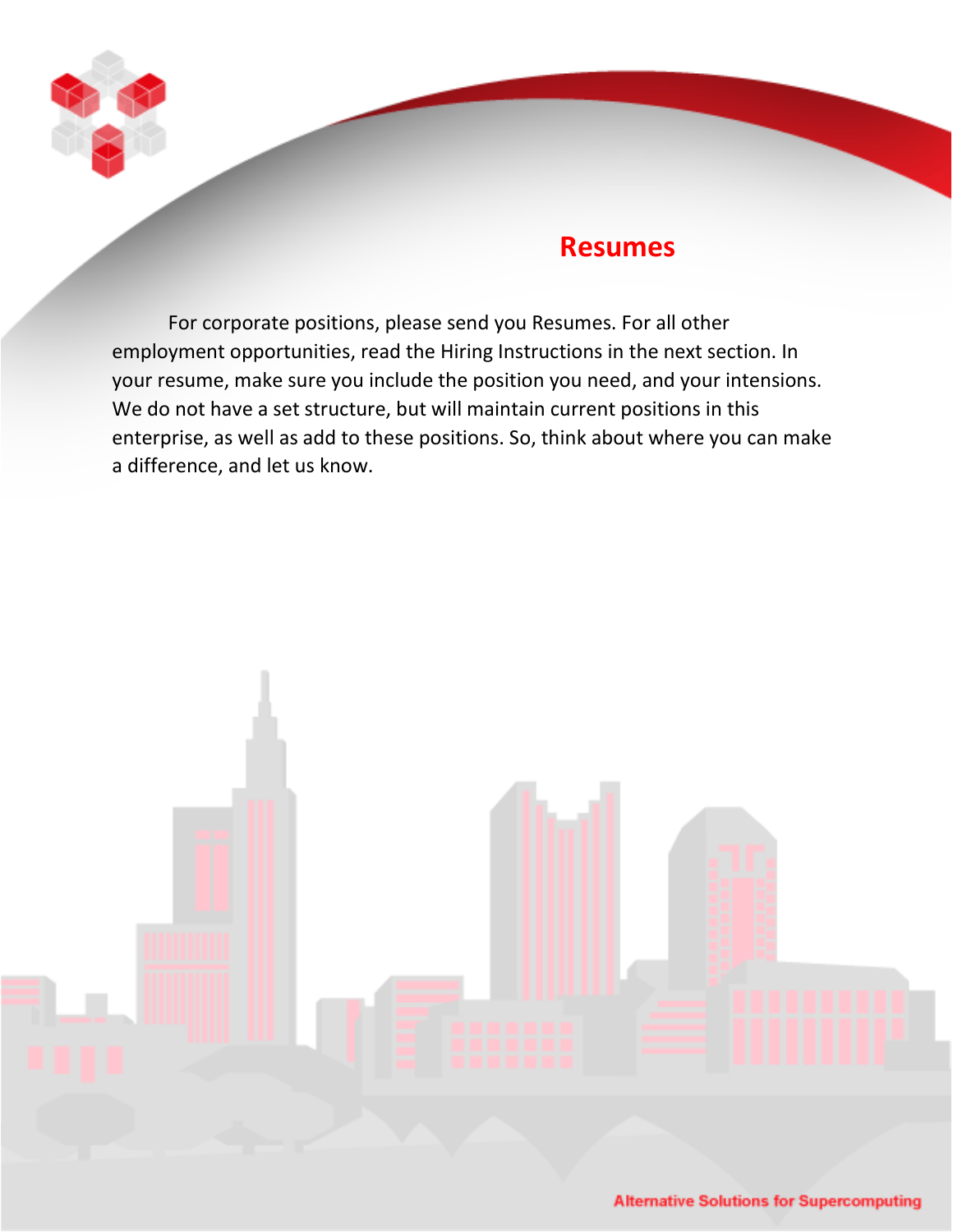

# **Hiring Instructions**

These instructions will contain everything you need to get started working with Alternative Solutions for Supercomputing. Once you have read through it, you are hired! An outline and examples of documents will be your training. This will show you how to sell your technology, share with other employees, and grow our company.

Alternative Solutions for Supercomputing takes 1%. Visit our site (https:// assc.us) and find the "Payments[" Button when you have the funds. You may sell](https://assc.com.co/) our technology however you wish. For example, you may have your clients pay monthly, or make payments towards the full transaction amount.

Let's begin!

1. Always use this letterhead; it is fine if you want to add to it in the following fashions:

### *& ME*

or

 $M^{\text{max}}$  in cooperation with Trademark<sup>tm</sup>

In other words, you can add your own logo or trademark, and/or subsidy name, and if you are a subsidy this is a requirement. You may use color also.

2. Always use the NDA included in this packet for your client(s); you are an employee of Alternative Solutions for Supercomputing and can do so. In fact, I cannot allow you to form your own. Make sure that you edit the agreement date in the first paragraph, as well as the disclosing party and recipient name(s), and the Business Purpose section.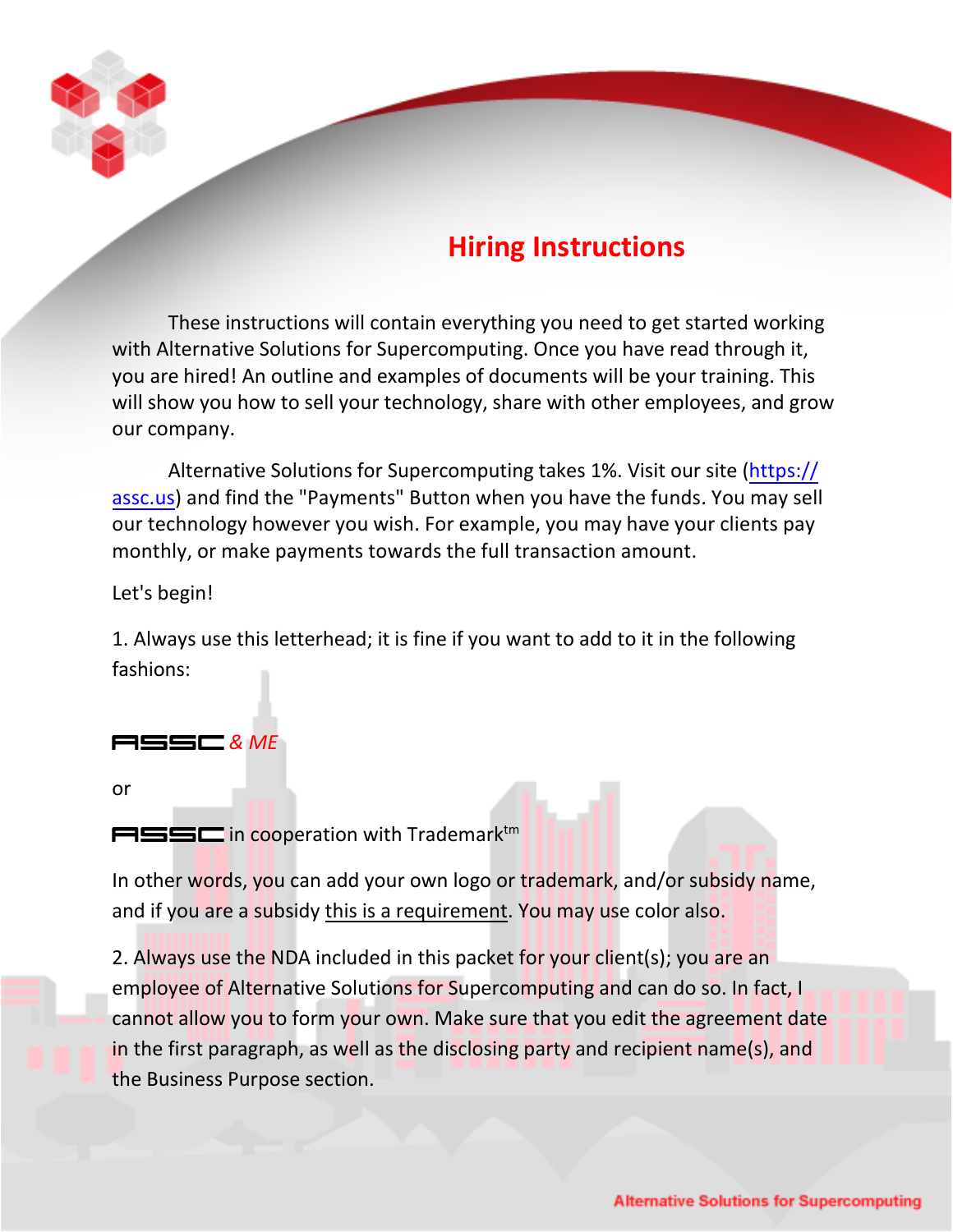

3. To present your technology to your prospects, use our catalog, which will include this company's NDA, and change the imagery to suit your needs. You may use the images included if you would like; you may copy or edit them as well.

An example/Template begins on the next page:

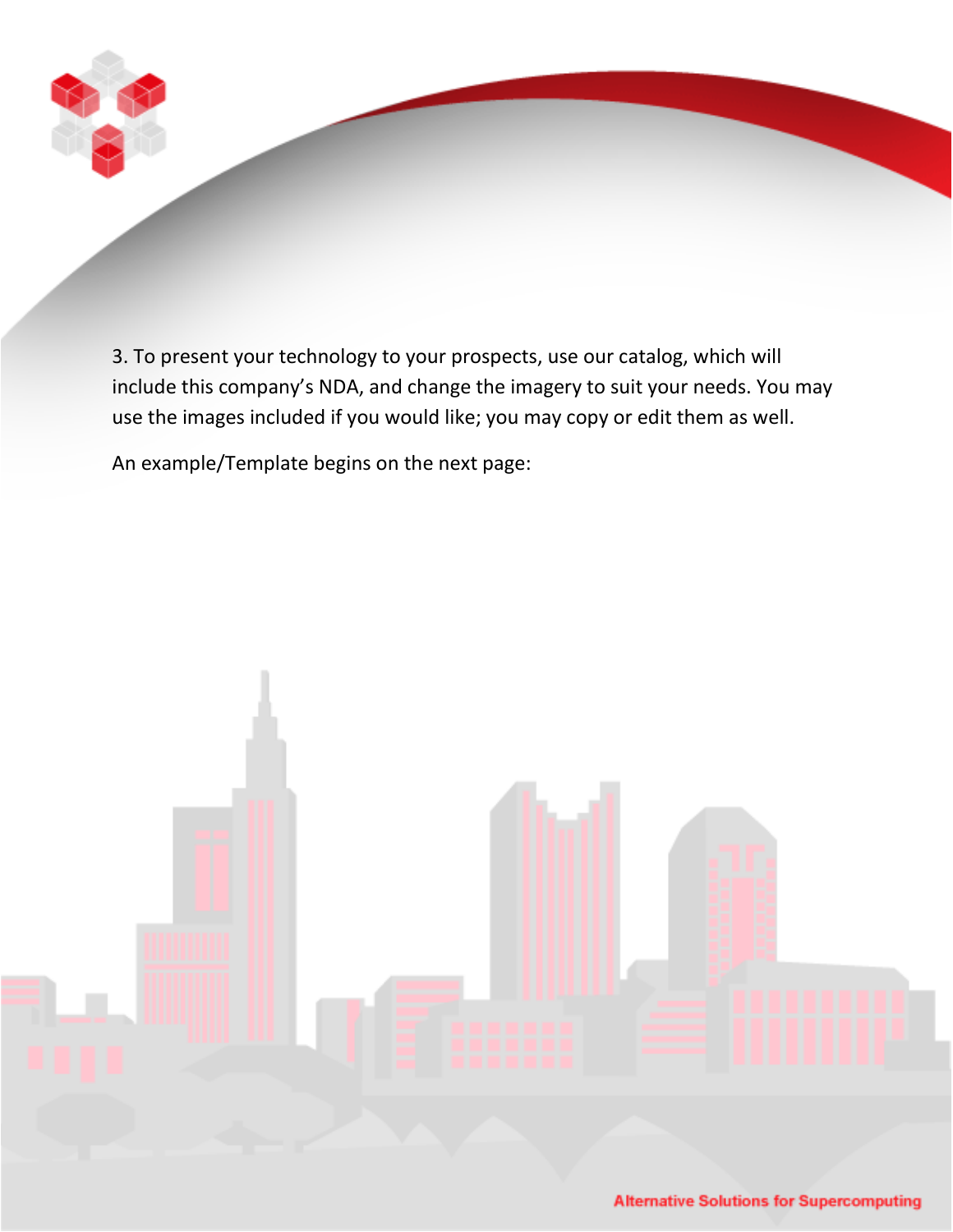

**Catalog 2019**



**READ NDA ON VERY NEXT PAGE FIRST**



**Alternative Solutions for Supercomputing**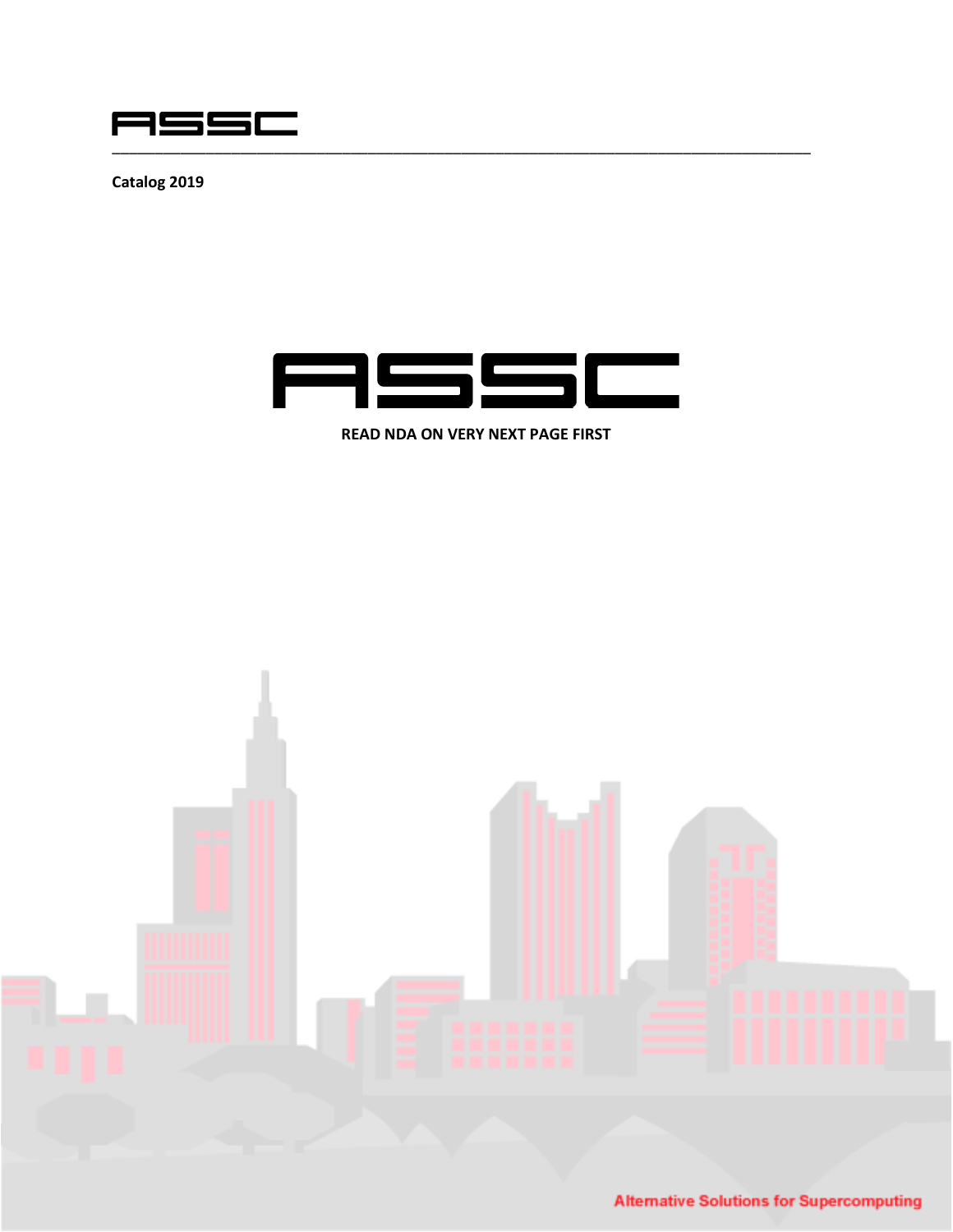### **MSSE** \_\_\_\_\_\_\_\_\_\_\_\_\_\_\_\_\_\_\_\_\_\_\_\_\_\_\_\_\_\_\_\_\_\_\_\_\_\_\_\_\_\_\_\_\_\_\_\_\_\_\_\_\_\_\_\_\_\_\_\_\_\_\_\_\_\_\_\_\_\_\_\_\_\_\_\_\_\_\_\_\_\_

#### **Non-Disclosure Agreement**

THIS AGREEMENT is made and entered into as 1/1/11 ("Effective Date"), by and between Alternative Solutions for Supercomputing, ("the Disclosing Party") and John Smith, ("the Recipient") (collectively, "the Parties").

Purpose for Disclosure ("Business Purpose"): To protect the technology disclosed to the Recipient or Parties.

The Parties hereby agree as follows:

1. For purposes of this Agreement, "Confidential Information" shall mean any and all non-public information, including, without limitation, technical, developmental, marketing, sales, operating, performance, cost, know-how, business plans, business methods, and process information, disclosed to the Recipient. For convenience, the Disclosing Party may, but is not required to, mark written Confidential Information with the legend "Confidential" or an equivalent designation. Be wary of undertaking an obligation to mark everything, since it is often neglected in practice.

2. All Confidential Information disclosed to the Recipient will be used solely for the Business Purpose and for no other purpose whatsoever. The Recipient agrees to keep the Disclosing Party's Confidential Information confidential and to protect the confidentiality of such Confidential Information with the same degree of care with which it protects the confidentiality of its own confidential information, but in no event with less than a reasonable degree of care. Recipient may disclose Confidential Information only to its employees, agents, consultants and contractors on a need-to-know basis, and only if such employees, agents, consultants and contractors have executed appropriate written agreements with Recipient sufficient to enable Recipient to enforce all the provisions of this Agreement. Recipient shall not make any copies of Disclosing Party's Confidential Information except as needed for the Business Purpose. At the request of Disclosing Party, Recipient shall return to Disclosing Party all Confidential Information of Disclosing Party (including any copies thereof) or certify the destruction thereof.

3. All right title and interest in and to the Confidential Information shall remain with Disclosing Party or its licensors. Nothing in this Agreement is intended to grant any rights to Recipient under any patents, copyrights, trademarks, or trade secrets of Disclosing Party. ALL CONFIDENTIAL INFORMATION IS PROVIDED "AS IS". THE DISCLOSING PARTY MAKES NO WARRANTIES, EXPRESS, IMPLIED OR OTHERWISE, REGARDING NON-INFRINGEMENT OF THIRD PARTY RIGHTS OR ITS ACCURACY, COMPLETENESS OR PERFORMANCE.

4. The obligations and limitations set forth herein regarding Confidential Information shall not apply to information which is: (a) at any time in the public domain, other than by a breach on the part of the Recipient; or (b) at any time rightfully received from a third party which had the right to and transmits it to the Recipient without any obligation of confidentiality.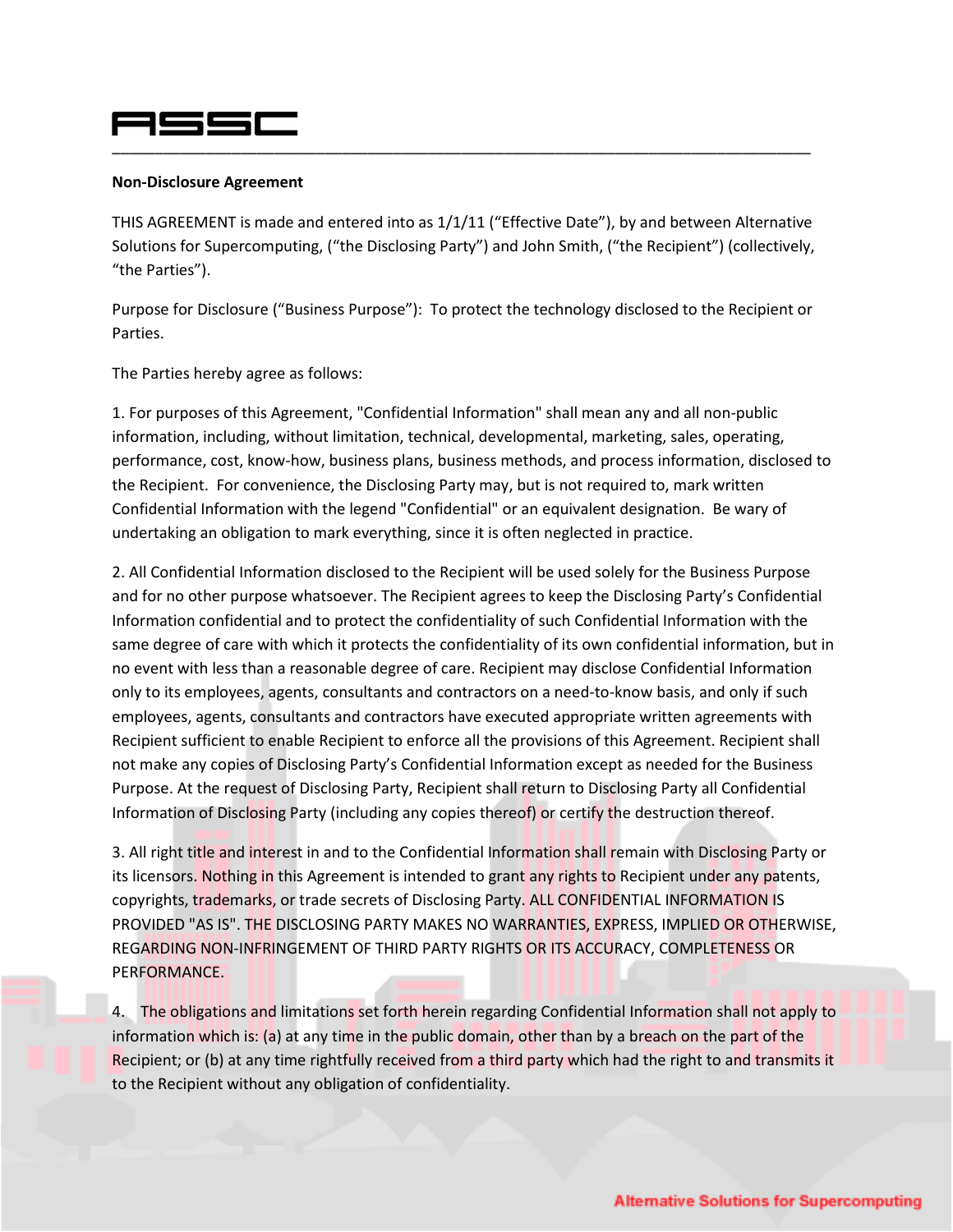5. In the event that the Recipient shall breach this Agreement, or in the event that a breach appears to be imminent, the Disclosing Party shall be entitled to all legal and equitable remedies afforded it by law, and in addition may recover all reasonable costs and attorneys' fees incurred in seeking such remedies. If the Confidential Information is sought by any third party, including by way of subpoena or other court process, the Recipient shall inform the Disclosing Party of the request in sufficient time to permit the Disclosing Party to object to and, if necessary, seek court intervention to prevent the disclosure.

6. The validity, construction and enforceability of this Agreement shall be governed in all respects by the law of the State. This Agreement may not be amended except in writing signed by a duly authorized representative of the respective Parties. This Agreement shall control in the event of a conflict with any other agreement between the Parties with respect to the subject matter hereof.

IN WITNESS WHEREOF, the Parties have executed this Agreement as of the date first above written.



**Alternative Solutions for Supercomputing**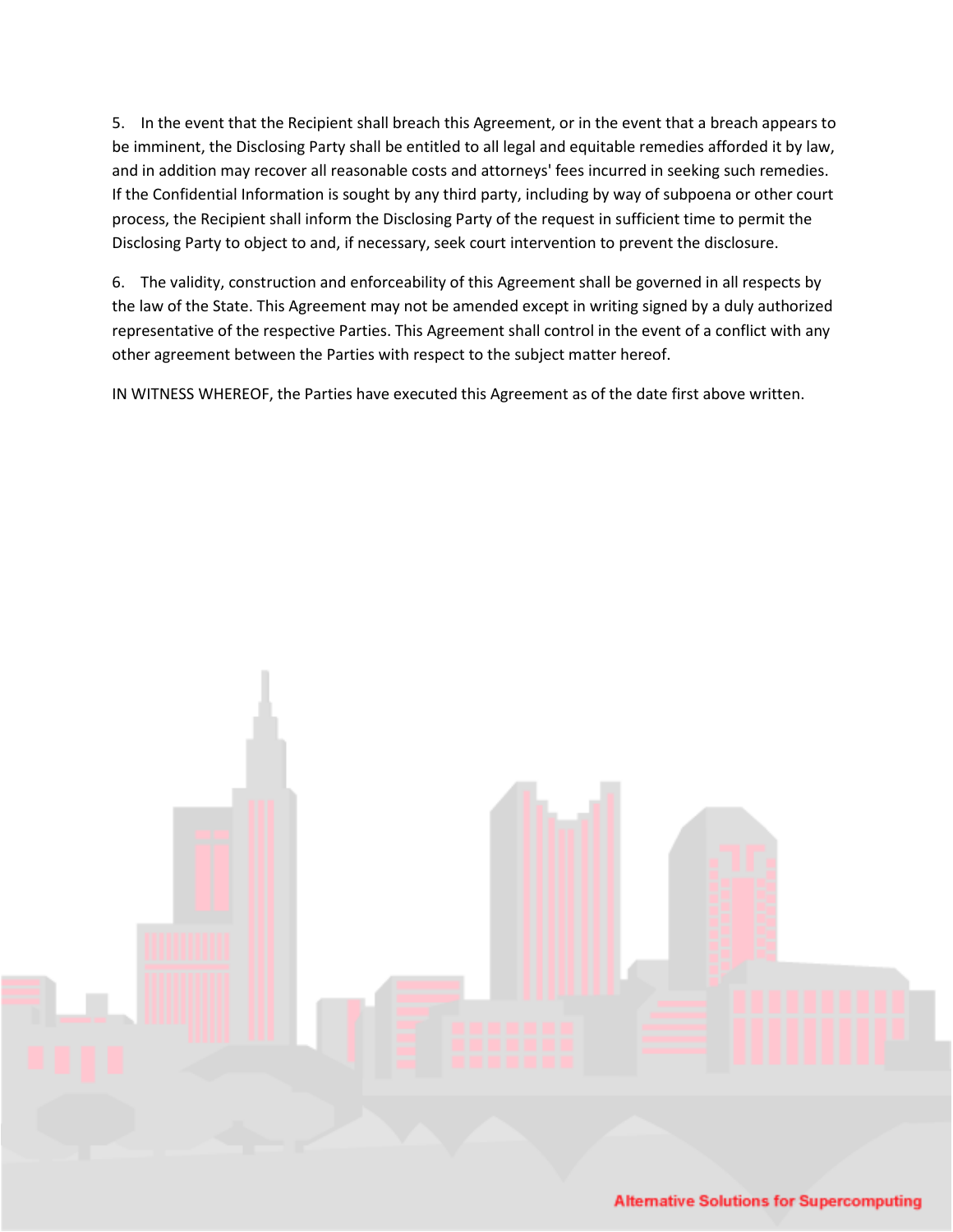### ASSC \_\_\_\_\_\_\_\_\_\_\_\_\_\_\_\_\_\_\_\_\_\_\_\_\_\_\_\_\_\_\_\_\_\_\_\_\_\_\_\_\_\_\_\_\_\_\_\_\_\_\_\_\_\_\_\_\_\_\_\_\_\_\_\_\_\_\_\_\_\_\_\_\_\_\_\_\_\_\_\_\_\_

**DO NOT LOOK ANY FURTHER UNTIL YOU HAVE READ THE NON-DISCLOSURE AGREEMENT.**

#### **Catalog**

Circuits are as follows:

Contact Client Services at service@assc.us for permission to test these circuits before purchasing. You may not copy or transfer any of these circuits without permission.

#### C1 - 01152019